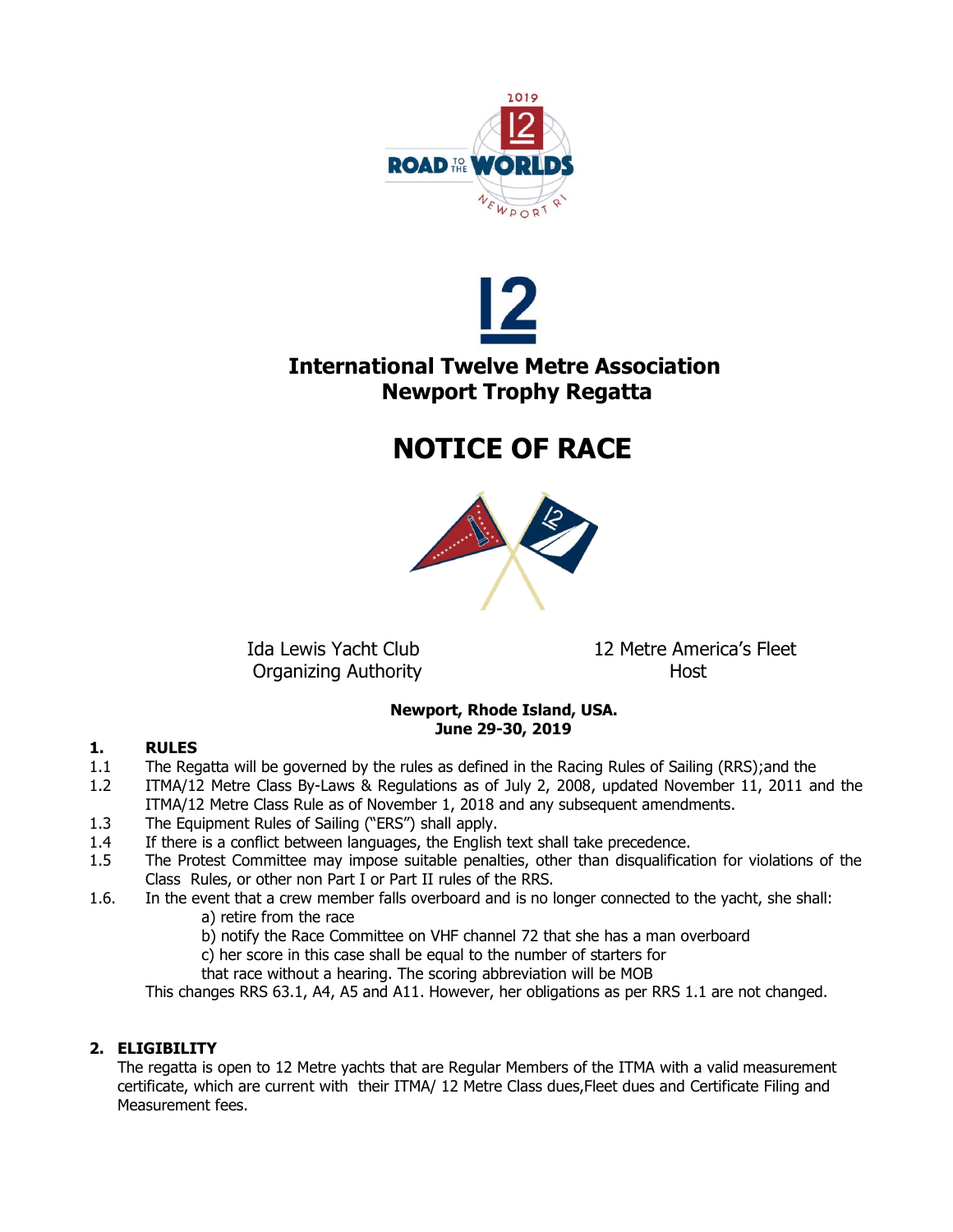#### **3. MEASURMENT**

All yachts are subject to Technical Committee inspection at any time.

#### **4. ADVERTISING:**

Advertising is permitted on the spinnaker and on both sides of the boom at the discretion of the owner. Boats may be required to display advertising chosen and supplied by the organizing authority. If this rule is broken, World Sailing Regulation 20.9.2 applies.

#### **5. ENTRIES:**

- 5.1 Eligible yachts shall enter by completing the Official Entry Form on the Newport Trophy Regatta Site accessible through the Ida lewis Web Site or the ITMA Web Site
	- 1. Submitting the appropriate payment in US funds (on line payment available);
	- 2. Submitting a copy of the cover page of the yacht's valid measurement certificate; and
	- 3. Submitting Evidence of Insurance as required in paragraph 16 (below).
- 5.2 BY entering, each yacht and owner are confirming that their yacht is in compliance with the 12 mR Rule as of November 1, 2018, irrespective of the issue date of their certificate.
- 5.3 All yachts shall register in person on Friday. June 28, 2019, between the hours of 1530 and 1730 at the Ida Lewis Yacht Club. All yachts shall register their support boats and be issued a support boat flag at that time.
- 5.3.1 The Entry Fee, if received by April 1, 2019 is **\$1200.**
- If Received after April 1,2019, **\$1350**.
- 5.4 Administration fee: Yachts withdrawing on or before June 1, 2019 will be refunded their entry fee minus a \$150 administration fee. Yachts withdrawing after June 1, 2019 will not receive a refund.

#### **6. SCHEDULE OF EVENTS:**

| June 28, Friday   | 1500-1700<br>1700<br>1715            | Registration at Ida Lewis YC<br>Support Boat Drivers' Meeting at Ida Lewis YC<br>Skippers' Meeting at Ida Lewis YC                                                      |
|-------------------|--------------------------------------|-------------------------------------------------------------------------------------------------------------------------------------------------------------------------|
| June 29, Saturday | 0900<br>1055<br>1100                 | Rendezvous signal announced on VHF Ch 72<br>Course Signals<br>First Warning Signal                                                                                      |
| June 30 Sunday    | 0900<br>1055<br>1100<br>1500<br>1700 | Rendezvous signals announced on VHF Ch 72<br>Course Signals<br>First Warning Signal<br>No warning signal will be made after 1500 hrs<br>Awards Ceremony at Ida Lewis YC |

A total of **Five** races for each Division are scheduled. **One** completed race shall constitute a regatta for each Division..

No initial warning signal will be made after 1500 on Sunday, June 30. The warning signal for a start following one or more general recalls or for subsequent starts may be made after 1500.

**7. DIVISIONS:** Yachts will be divided in to the following classes:

Division A -Grand Prix Division B-Modern Division C-Traditional Division D- Vintage (may be combined with Division C for starting purposes)

#### **8. COURSES:**

- 8.1 Racing will be on Rhode Island Sound or Narragansett Bay.
- 8.2 Courses will be windward leeward courses as described in the Sailing Instructions.
- 8.3 At the end of racing on Saturday, June 29, the RC may run a "race to the harbor". This race will not count as part of the Newport Trophy series.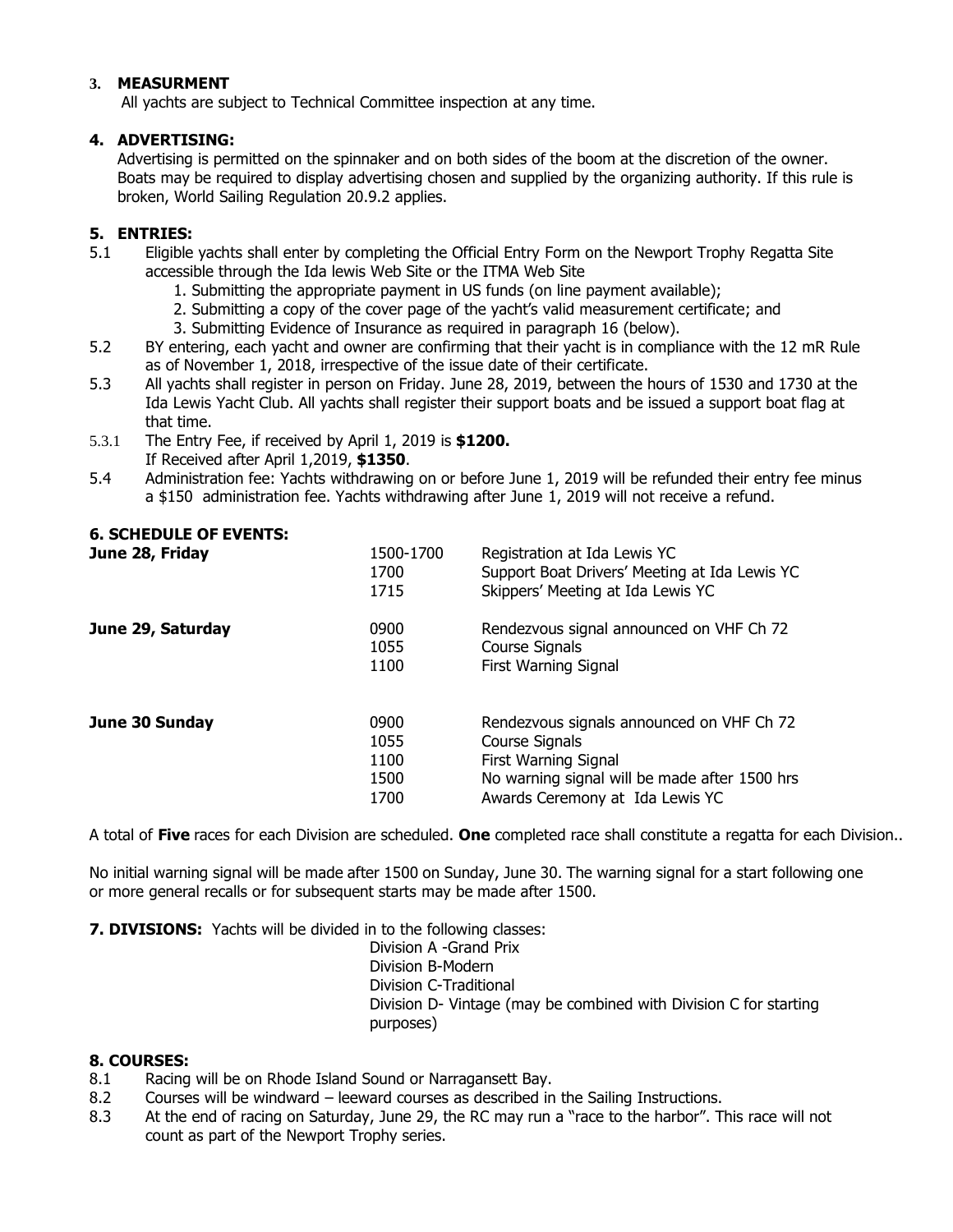#### **9. ALTERNATIVE PENALTIES**

The Scoring Penalty, RRS 44.3 will apply. However, when a yacht may have broken RRS 31 but not a Rule of Part 2 in the same incident, the Scoring Penalty percentage shall be 10%.

#### **10. SCORING:**

- 10.1 Scoring will be in accordance with RRS Appendix A Low Point System.
- 10.2 Yachts may not be scored if waivers signed by the skipper and all crew members are not turned in to the OA prior to the first warning signal of racing on Saturday 29, 2019.

#### **11. SUPPORT BOATS**

- 11.1 All support boats shall register on Friday, June 28<sup>th</sup> at the ILYC during registration hours,
- 11.2 The OA will provide each support boat with support boat flag and the support boat shall fly it visibly at all times when in the vicinity of the race course.
- 11.3 All support boat drivers shall attend a mandatory briefing immediately following the Skippers' Meeting on Friday, June 28, 2019 at 1700 at Ida Lewis YC.
- 11.4 Support boats shall stay outside of a 100 yard radius of any boat that is racing.

**12. SAILING INSTRUCTIONS:** Sailing Instructions will be available at registration.

#### **13. PRIZES:**

Trophies: 1<sup>st</sup>, 2<sup>nd</sup> and 3<sup>rd</sup> place trophies will be awarded, by Division, if more than 4 yachts compete in that Division.  $1^{st}$  and  $2^{nd}$  place trophies will be awarded, by Division, if only 3-4 yachts compete in that Division. A  $1^{st}$ place trophy will be awarded, by Division, if only 2 yachts compete in that Division. If only 1 yacht competes in a Division, a trophy will be awarded.

#### **15. LIABILITY:**

15.1 CREW WAIVER FORM

As a condition of entry, each owner, skipper and individual participating crew member shall sign a liability waiver/media release and the fully executed Crew Waiver Form shall be submitted with entry form prior to Skippers' Meeting.

15.2 Competitors participate in the regatta entirely at their own risk (See RRS 4, Decision to Race). ITMA/12 Metre Class, Ida Lewis Yacht Club (the Organizing Authority), volunteers, sponsors and any affiliated companies will not accept any liability for any material damage or personal injury or death sustained in conjunction with or prior to, during, or after the regatta**.**

#### **16**. **INSURANCE**

- 16.1 Each participating boat shall carry at least \$1,000,000 of fully paid liability insurance with a valid third party insurance company naming Ida Lewis Yacht Club including its officers and members, ITMA including its officers, and all regatta related personnel, paid or volunteer, as additional insureds.
- 16.2 The OA recommends that each competitor, and in particular those with a home port not in the United States, consult with their insurance agent or carrier to confirm that their coverage is valid in the US, and that they can add the required endorsements listed in 16.1.

#### **17. COMMUNICATIONS:**

- 17.1 All entries and their tenders shall have VHF radios capable of receiving and sending transmissions on VHF Channel 72
- 17.2 Boats shall monitor Ch 72 while competing. However, except in an emergency or pursuant to paragraph 1.6 (b) of this Notice of Race, a boat shall neither make radio transmissions while racing nor receive radio communications not available to all boats. This restriction also applies to the use of cell phones.
- 17.3 During the race, contestants may not receive weather, current, or navigational information except from a publicized source available at no cost to all competitors.
- 17.4 Subscription, password protected or restricted access web pages are considered private information and may not be used for the transmission or reception of specialized weather information.
- 17.5 General use of the Internet and publicly available web sites to obtain weather including all National Weather Service data is authorized. Weather data developed specifically for the Race may not be received while racing.